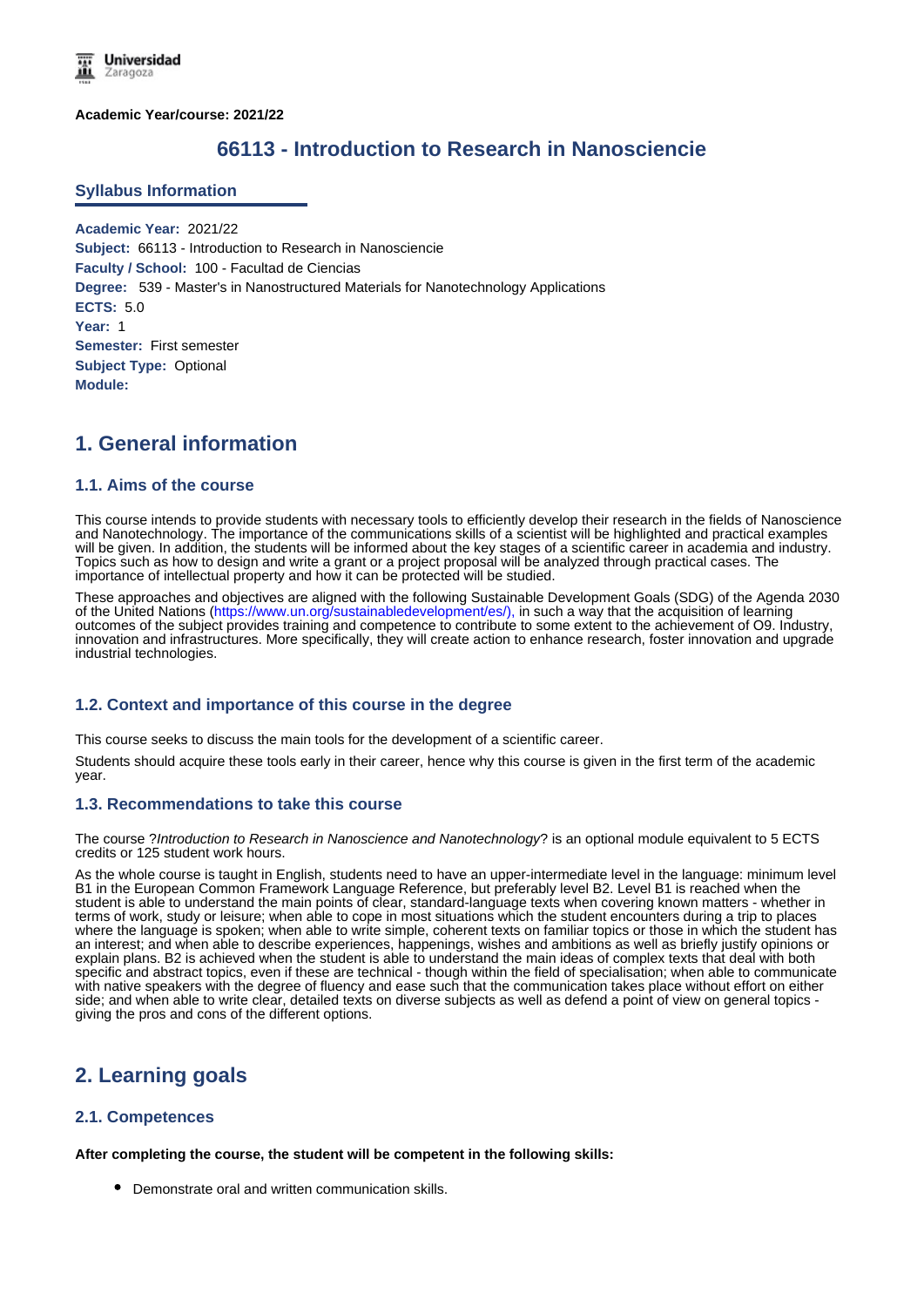- Comprehend the different stages in scientific careers.
- Make use of the scientific method.
- Understand the importance of intellectual property and how it can be protected.
- Perform an effective literature search.
- Use software tools for composing and managing bibliographies.

### **2.2. Learning goals**

#### **The student, in order to pass the course, will have to show her/his competence in the following skills:**

- Knowledge on the steps of the scientific method.
- Understanding the importance of oral and written communication in science.
- Knowedge and understanding the main stages in a scientist career.
- Capability to conduct an efficient and valid literature search.
- Understanding the basics of intellectual property rights and patents.
- Knowledge on Ethical Issues arising from research in nanoscience.
- Understanding the seriousness of plagiarism.

### **2.3. Importance of learning goals**

In the context of this Masters course, the ?*Introduction to research in Nanoscience and Nanotechnology*? module aims to make the student aware of the relevance of having a wide set of tools to develop his/her career, which include how to design your own research project, analyze the data and report the results, essential oral and written communication skills, effective literature searching, understanding the career stages of a scientist in industry and academia, protection of the intellectual property, etc.

# **3. Assessment (1st and 2nd call)**

### **3.1. Assessment tasks (description of tasks, marking system and assessment criteria)**

#### **The student will prove that he/she has achieved the expected learning results by means of the following assessment tasks:**

- The students choosing **continuous assessment** (attendance to at least 80% of this module lectures is required) will undertake a project, among those proposed by the lecturers, related to some of the topics included in the module descriptors (100% of the mark).Plagiarism (the illicit copying of another person's work, especially written content, for presentation as one's own) is not allowed. Through this indvividual work, the results of the learning process will be assessed with regard to the abilities required for the module such as bibliographic searching, data interpretation, oral and written communication skills, interaction with colleagues and professionals from other areas, etc. The following are assessed in the oral presentation: i) structure (logical division of content) and good distribution of time; ii) good scientific communication (concise presentation, direct, clear and pedagogical); iii) correct use of audio-visual equipment.
- For students that did not pass the continuous assessment or wish to increase their mark, the **global assessment** will consists of a written test (50% of the mark) and an oral test (50% of the mark) before a board of two-three lecturers from the subject area. In these tests, the student must display knowledge of the topics taught in this module as well as their ability to apply this knowledge to specific problems. Plagiarism (the illicit copying of another person's work, especially written content, for presentation as one's own) is not allowed. This knowledge will be assessed on a scale of 1 to 10. Scientific communication skills will be evaluated - on a scale of 1 to 10 - and here correct use of scientific language, audiovisual techniques, graphics, clarity of presentation, etc. will be expected. Both oral and written exams will take place in the language used for the course: English.

# **4. Methodology, learning tasks, syllabus and resources**

### **4.1. Methodological overview**

The aim of this module isto provide students with necessary tools to efficiently develop their scientific research in the fields of